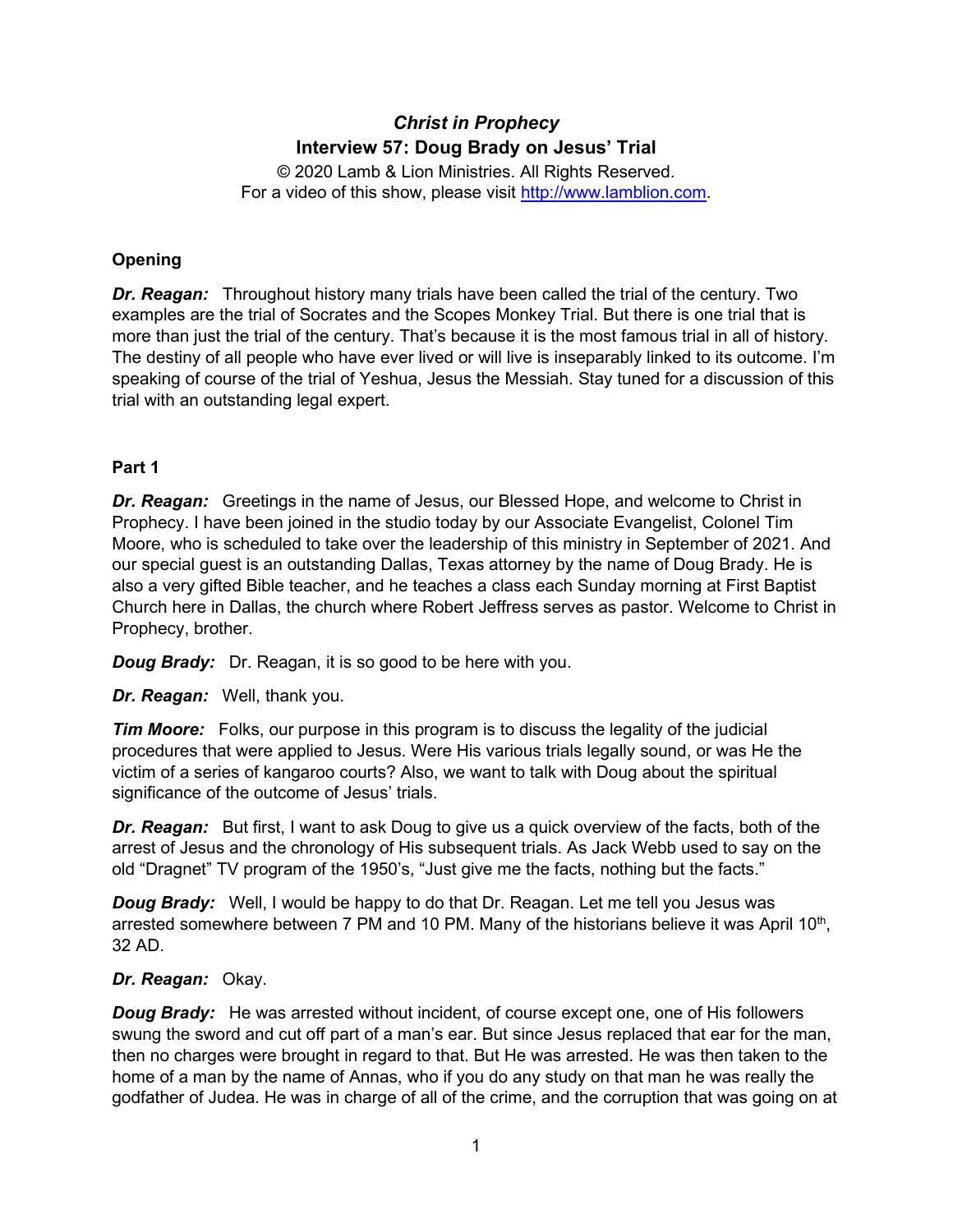the time. That he interrogated Him there. Then they sent Him over to Caiaphas' house, who was the acting high priest at the time, He was interrogated there. And then they charged Him with blasphemy, and they had a trial before a portion of the Sanhedrin, they didn't call everyone. They found Him guilty and found Him worthy of being put to death. But, they had a bit of a problem, they couldn't put anybody to death for a charge of blasphemy. And so, the only way they could have Him executed was to get the Romans to do it. Also, during this trial they never gave Him an opportunity to defend Himself on the charge of blasphemy. If He had been allowed to do it He could have brought in the man who had been born blind for example, and who was given sight by Jesus, other events like the resurrection of Lazarus had never occurred in history before. But He was not given that time or allowed to present a defense. Now, they had a problem when they took it to the Roman court, Dr. Reagan, and that is really simply this: blasphemy was not considered a crime worthy of death by the Romans. So, they brought Him on charges of sedition, tax evasion, and insurrection, and there they presented those to the Roman Tribunal. Problem was He was found innocent of each of those charges. Once they found Him innocent they changed the charge to blasphemy again. He was found innocent of that. And then upon their threats of insurrection the Roman governor Pontius Pilate caved, sentenced Jesus to death by crucifixion.

**Tim Moore:** Well, based on that, Doug, you've talked about the sequence of events but let's get to the legality of the various trials, and the conviction itself, and go from the arrest all the way to the last trial itself. And in that note I want folks at home to realize that we have found a book by an attorney named Richard Wellington Husband, he wrote a legal analysis in 1916 and he said, "The arrest was legal. The hearing by the Sanhedrin was legal. The course of the trial in the Roman court was legal, and the conviction was legal and was justified." Now of course, on the other end of the spectrum we have a renowned Messianic Jewish scholar named, Arnold Fruchtenbaum, who concluded in his analysis that, "Yeshua was tried before a kangaroo court, whose proceedings arouse out of a conspiracy." So, which was it? A legal proceeding, or a kangaroo court?

**Doug Brady:** Well, let me tell you when I graduated from law school I had a friend named Irv Stone and he convinced me to look into these trials and what exactly happened. And he convinced me to write something that he and I could both use in our teaching ministries. And I looked at the Hebrew. I looked at the Greek. I studied historically. And I found out that if you and I had gotten together and tried to commit as many errors as we possibly could have in a legal proceeding like this, we may not have found or been able to accomplish as many as they did.

#### *Tim Moore:* Wow.

*Doug Brady:* Let me tell you, there really, some scholars will tell you there were six trials; that's because they are scholars they are not lawyers. There are really only two trials. But if you divide it between the Jewish trial and the Roman trial. In the Jewish trial there were 18 different errors that would have required reversal of the decision.

#### *Tim Moore:* Wow.

**Doug Brady:** Let me give you just a few. No trial was ever to commence during the hours of nighttime, and that's in the Mishnah, Sanhedrin 4.1. Trials were not to occur on the eve of a Sabbath, and of course the Passover is considered a Sabbath, and that was error. The accused is never to be forced to testify against themselves, and yet Jesus was, and they beat Him to get Him to answer. Someone was always required to be there to speak on behalf of the accused;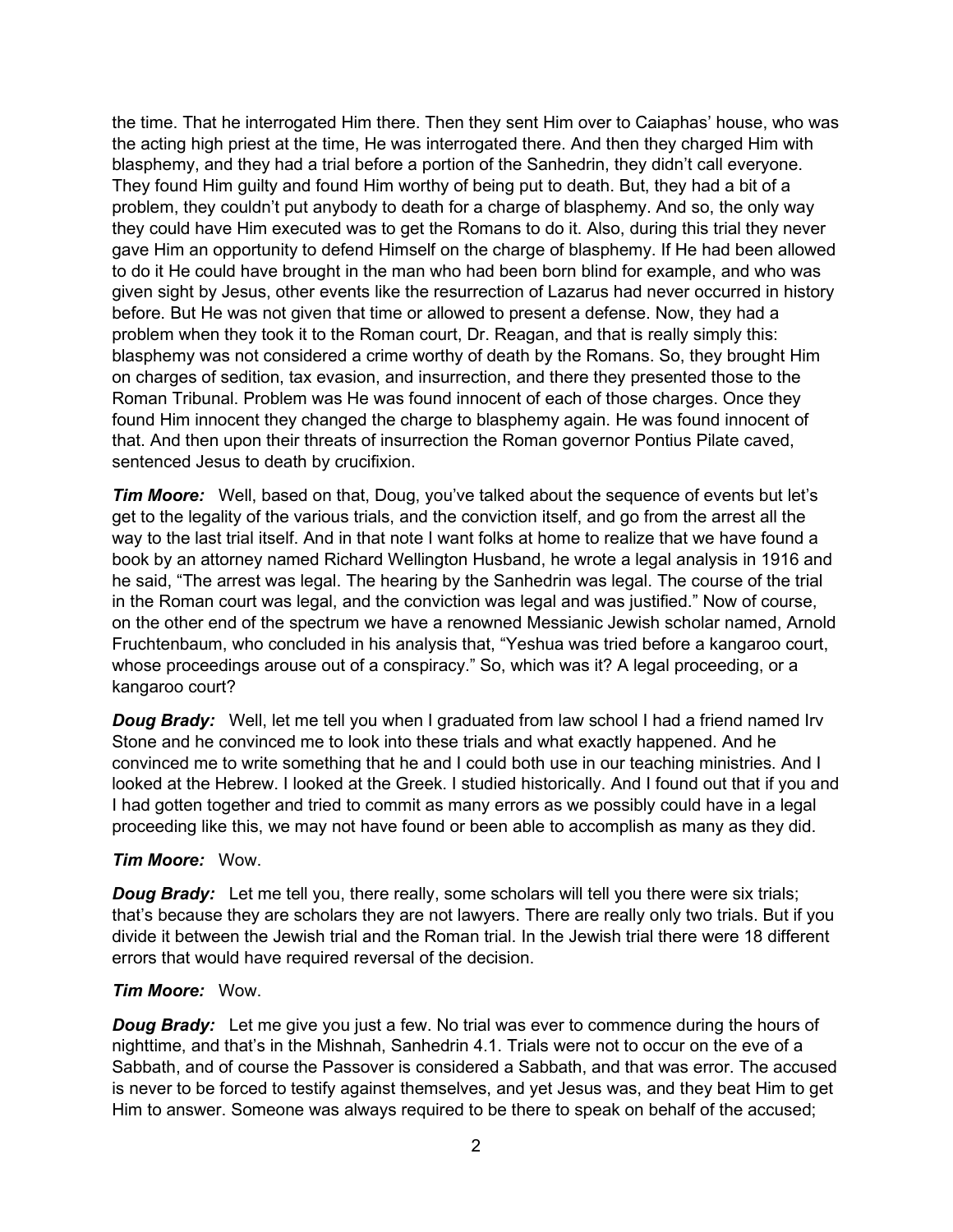Jesus had no one there to speak of on behalf of the accused. And the high priest was never to participate in the questioning of the witness, and yet both Annas and Caiaphas both did that. Now, what I did I wrote a Petition for Writ of Certiorari to the Imperial Court of Rome. I want to make that available to the ministry so that they can see it. It is also going to be on our website.

*Tim Moore:* And a writ of that nature means what, a Writ of Certiorari?

*Doug Brady:* A Writ of Certiorari is to the highest court that you can possibly go to. And it says that there are errors which are so important that the jurisprudence of that court would be injured if they don't consider it.

*Tim Moore:* Kind of a Writ of Assertion to that high court.

*Doug Brady:* That is exactly right.

*Tim Moore:* Gotcha.

*Doug Brady:* Now, I told you there was a Jewish trial, there was also a Roman trial. It started out before Pontius Pilate when he heard that Jesus was from Galilee he thought, "I can get out of this by transferring venue up to Herod the Tetrarch," who was responsible for Galilee and Perea. But once He got up there and Herod decided he didn't want anything to do with it, he said that the events that they are accusing Jesus of crimes of occurred in Judea, so he transferred venue back to Pontius Pilate. But in all of this there were at least seven errors that the Roman courts committed, all of which are worthy of reversal. Now, there are some errors you can commit that aren't reversal worthy, but all seven of these that I found were. For example, the Roman governor found Jesus not guilty on three separate occasions. How can you convict a man if you have made a finding of not guilty? When He went to Herod the accused was tortured and beaten and forced to suffer great humiliation which were against Roman procedure, and clearly against this kind of, in a capital punishment situation. So, all of those errors made this, in my opinion, the most error prone capital trial I have ever considered in my career.

*Dr. Reagan:* And one of the things that always impressed me about it was the fact that the very people that He was being tried in front of among the Jewish authorities, were the ones who conspiring behind His back, finding false witnesses. I mean the conspirators were the judges.

*Doug Brady:* Were the judges. And in fact, they had already made a decision, Dr. Reagan, that one man ought to be sacrificed for the people. And you know John tells us that although Caiaphas meant that against Jesus, it really was prophetical because that is exactly what needed to be done.

*Dr. Reagan:* Yeah, that's true. That's true.

*Tim Moore:* So, the trial became almost political, more than legal in the sense of a calculation made beforehand. And even the Roman authorities perhaps making a calculation of appeasing the rebellion or the unrest that could have consumed the territory had they not relented to the demands of these political leaders, these religious leaders.

*Doug Brady:* That's exactly right, Tim. And aren't you glad now that you live in a country that doesn't have politics involved in how court cases turn out?

*Tim Moore:* Oh, yeah, boy I wish I did, yes. Yes, sir.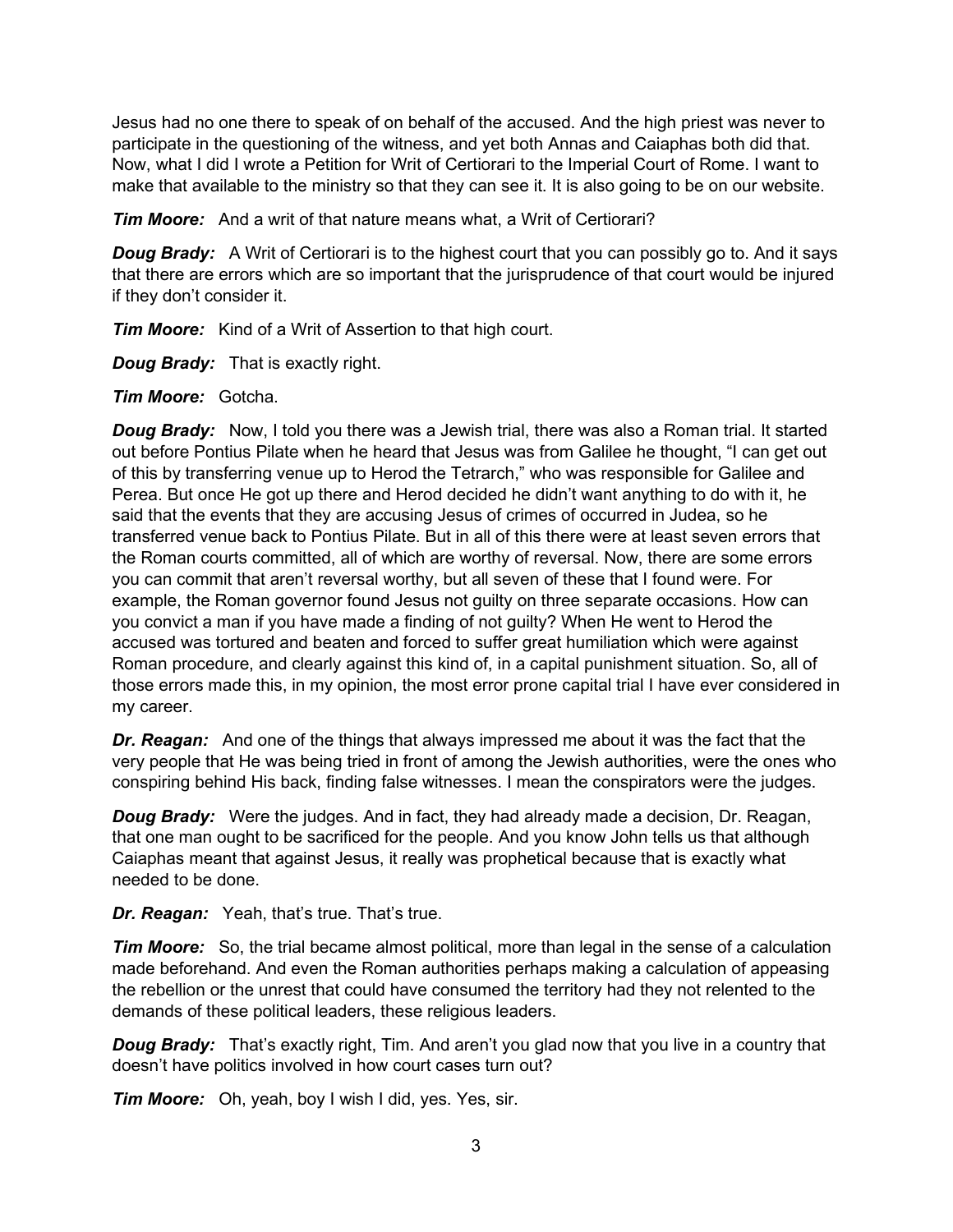*Dr. Reagan:* Oh, me, that is an interesting observation.

*Tim Moore:* And interesting observation, how things never change do they?

*Doug Brady:* Yes, and I think though that when we come back we ought to consider this: Really who was on trial? And who was calling the shots?

*Dr. Reagan:* Okay, let's take a break and when we come back we will answer that question.

### **Part 2**

*Tim Moore:* Welcome back to Christ in Prophecy and our discussion with Attorney Doug Brady about the arrest, trials, and conviction of Jesus. So, Doug before we went on break you made a fascinating statement that it wasn't just Jesus, or really Jesus who was on trial. So, who was on trial if not Jesus Christ Himself?

*Doug Brady:* Jesus, Tim, was in complete control of every single thing that was happening in that trial. Every single thing that happened after the trial when He was beaten, and when He was crucified. Absolute and complete control. If you look at it the people on trial were people like Annas, Caiaphas, Pontius Pilate, Herod the Tetrarch, all of the Jewish leaders who were involved, even the Roman Empire was on trial. And as you think about it let me give you one example. During the trial, the Roman trial, Pontius Pilate asked Jesus four separate questions, he had four questions in the trial and that is all he asked. The second question that he asked was: "Are you really the King of the Jews?" Now, Jesus answered him, and He told him that He was born to be a king, but that His kingdom was not of this world, if it was his readers would be fighting about it. And instead He made the statement that Pontius Pilate needs to consider what's really true, because in reality truth is first not a fact, but a person. And that person of truth was standing right before Pontius Pilate. And He told Pontius Pilate the truth. And Pontius Pilate made this statement, "What is truth?" If you look at it in the Greek it really comes across as sarcastic. The one thing I can't tell is of course the tone of voice that Pontius Pilate said it in. And he turned to walk away. Did he turn to walk away as was saying it? Even more dismissive, or did he wait until he said it before he turned to walk away? But that was such a key event in the trial of Pontius Pilate because Pontius Pilate could have stayed there, Dave, and accepted the truth; and instead he turned around and he walked away from the truth. Walking in the blackness and darkness, going to be separated from God for the rest of his life, and thereafter for eternity.

*Tim Moore:* And eventually washed his own hands even of the episode that he had overseen.

*Doug Brady:* He thought he was washing his own hands.

*Tim Moore:* Yes. I love what you say about His question: What is truth? Because we have also come full circle in our own society and culture to where many people dismiss the very concept that there is truth, or that it can be known. And they would collectively ask: What is truth, or is there truth? You know I appreciate what you said about Jesus being in control because one of the scriptures I was going to read, actually two of them first from 1 John 3:16, "We know love by this; that He, Jesus Christ, laid down His life for us." And John is really pointing back to a passage in John 10, and I'll read verse 17 and 18, "For this reason," Jesus is speaking, "the Father loves Me, because I lay down my life so that I may take it up again. No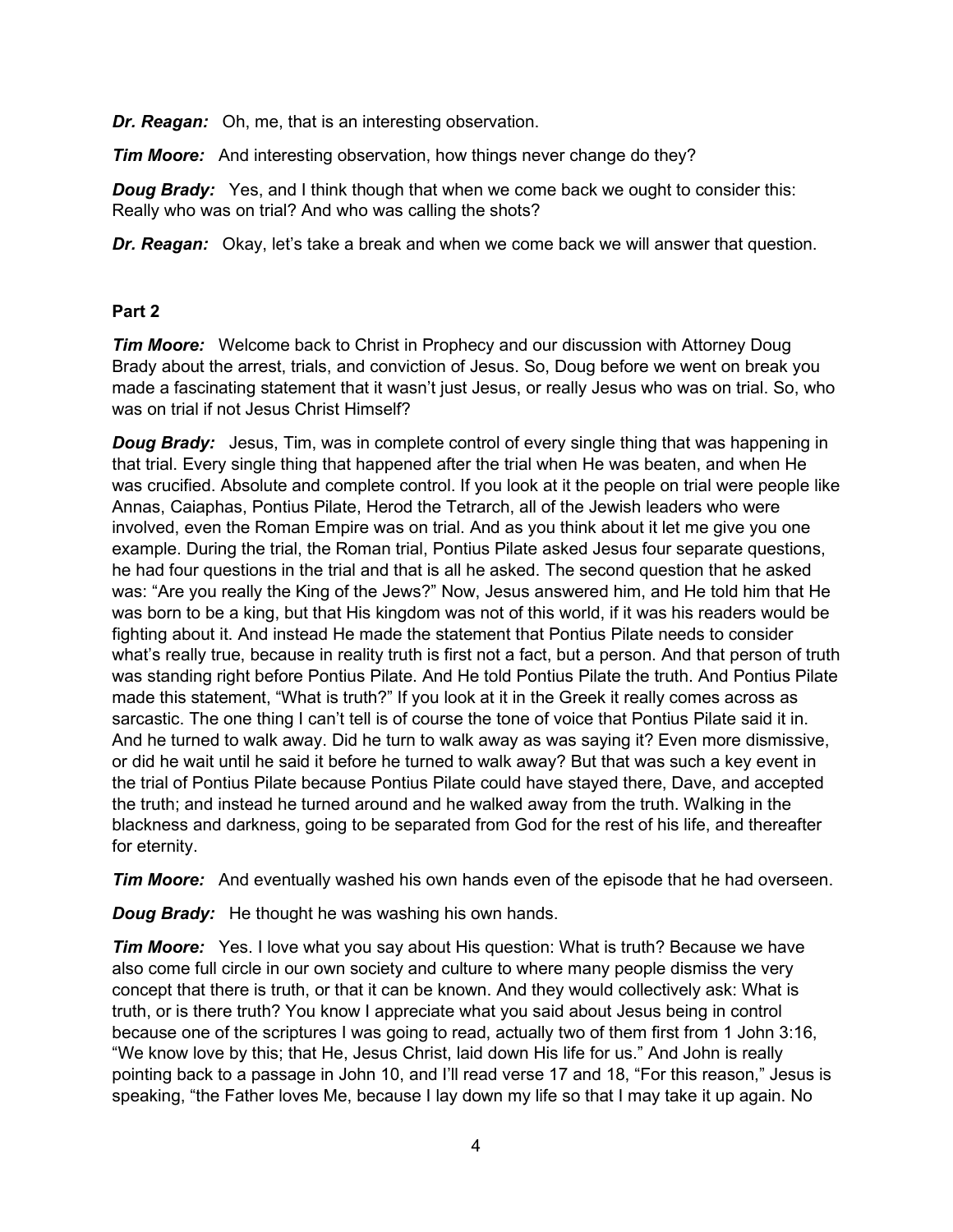one has taken it away from Me, but I lay it down on my own initiative. I have the authority to lay it down, and I have the authority to take it up again." In other words, He was in complete control, this was not just some scheme that He was having to deal with and took the Father and the Son by surprise. Jesus Christ laid His life down willingly; that's what you're saying.

### *Doug Brady:* Exactly.

## *Tim Moore:* Very good.

*Dr. Reagan:* Well, tell us about the spiritual implications of the crucifixion, why is it so important?

**Doug Brady:** Well, there's two reasons. Let's talk generally first, Dr. Reagan, and then let's talk specifically. Generally speaking, Mankind was all dead in their sin; sin is an epidemic among the human race and it can be only cured one way. And that one way is to let someone come who can live a perfect life, and then voluntarily sacrifice Himself for the others who have failed to live a perfect life. Jesus was able to accomplish that. You know some people argue: Was it more difficult for Jesus to live a perfect life for the 33 to 40 years that He lived here on earth, as opposed to going through crucifixion as a means of death? But He accomplished both voluntarily to purchase a pardon for Mankind. That's the general part of what He did. But let me tell you specifically what He did. He made it so that any one person could choose to have their sins forgiven and receive that loving forgiveness from Jesus Himself. And then to be made a child of God, and to be able to spend eternity with Him forever.

*Tim Moore:* So, in that regard if we put our faith in Christ what becomes our legal status, counselor, when we stand before that judgment seat of God, because the scripture is very clear throughout that we will stand before the judgment throne of God. So, what will be our legal status?

*Doug Brady:* Let me look back and compare it with Pilate. Pilate choose to turn and look away.

# *Tim Moore:* Right.

*Doug Brady:* I would imagine there are some people who are listening in your audience today who really are going to have make a choice, just like Pilate made. Do I stay and accept the truth of Jesus Christ, or do I turn and walk away? If they choose to turn and walk away, I just pray that they realize what they are doing. They are separating themselves from God. They are looking towards, walking towards eternal darkness, and spending forever away from God. Everything that God is, they are going experience in the opposite. If God is light; they are going to experience darkness. If God is love; they are going to experience severe rejection. If God is peace; all they will experience is tribulation. But more than that, I think it's important for them to know how they can make that decision to choose Jesus and His truth. And it's really, Dr. Reagan, a decision that a man or woman makes in his own heart, because God reads hearts. And in fact, if the people in our audience today have not made that decision, Tim, they ought to make it, now.

#### *Tim Moore:* Most certainly.

**Doug Brady:** In their heart if they would simply call out to God and say, "I recognize that I am a sinner, and I am in need of salvation. I also recognize that Jesus died for me because He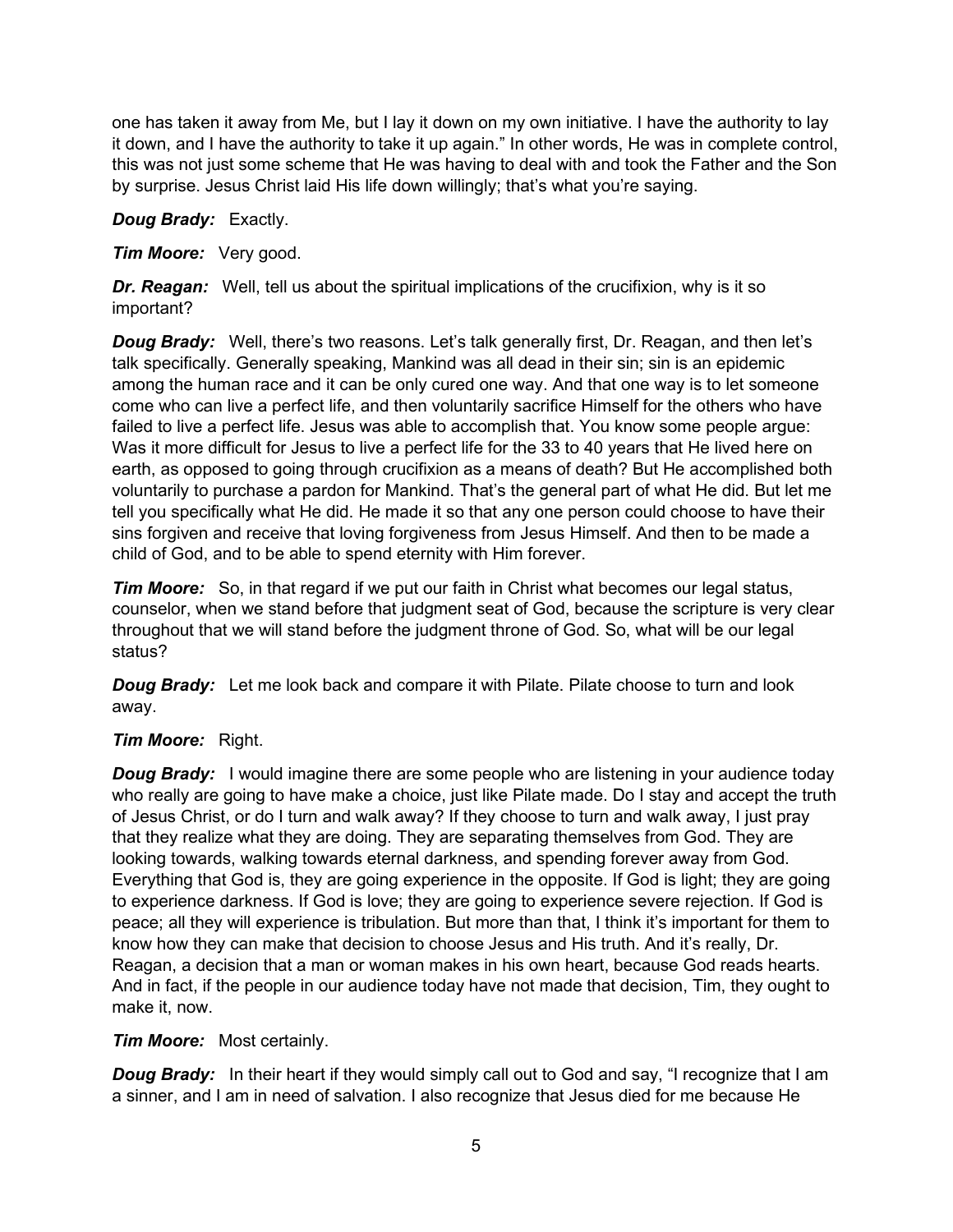loves me, and He paid the penalty for my sin. So, I want to receive His pardon right now. And I believe in His name for salvation." You know it says in John 1:12, "But as many who have received Him, to them He gave the right to become children of God, even to those who believe in His name." And if they make that decision in their hearts speaking to God like that, the decision is made. They are now a child of God, and it lasts forever.

*Tim Moore:* But what about that person who says, "I'm going to use an appeal to God's mercy. Okay, if I am going to stand before His throne someday will we be able to point to our good works?" For instance, I'll give you an example. The former mayor of New York City who is now a presidential candidate, Michael Bloomberg, has said, this and I will quote him, "I am telling you that if there is a God," that's his words, "when I get to Heaven I'm not going to be stopping for an interview. I am heading straight in because I have earned my place in Heaven. It is not even close." What kind of an appeal will that be before a holy and righteous God appealing to His mercy in this case based on supposed good works?

*Doug Brady:* Tim, I'm going to say it this way because I want the people who are listening to understand, that kind of comment can only be made by an arrogant fool.

*Dr. Reagan:* Absolutely.

*Tim Moore:* Yes.

*Doug Brady:* And you know the Bible uses that word fool to describe those who say there is no God, or that God is not going to do. Think about it from this perspective.

*Tim Moore:* Yeah, the fool has said in his heart that there is no God.

*Doug Brady:* Can or should the creature even think that they can make the rules for the Creator? No, the Creator made the creature, the Creator sets the rules for the creature. And if they choose to ignore those rules they do so at their own peril. They are not going to be judged on a sliding scale. They are going to be judged in comparison to Jesus Christ. If they lived the perfect life like Jesus did, then they won't go to Hell. But the Bible says it is very clear, and already been determined that there is no one without sin, all have sinned and fallen short of the glory of God. And if they do that, they are in peril of spending, I said that wrong, it's not that they are in peril, they will spend eternity without God, in the place called the Lake of Fire.

*Tim Moore:* They already stand condemned.

*Dr. Reagan:* Well, I am glad that Tim raised this point because in 40 years of preaching and talking with people about their eternal destiny I have discovered what I call the great lie of Satan. And the great lie of Satan from the beginning has been: You can earn your salvation. The Mormons teach that. The Jehovah's Witnesses teach that. All the cults teach that you can earn your salvation. I've seen people stand on the steps of the cathedral in New York City and interview Catholics walking in and saying, "Are you going to go to Heaven?" "Well, I think that I'm a little bit better than the person down the street. And you know I've done this, and I've given this, and so forth and so on." People believe that they are going to earn their way to Heaven. We even show a little film once in a while, it is very clever, that was made by a youth minister in Las Vegas, and it shows people standing at the judgment seat. And they say things like, "Well, you know I gave a lot of money to build a baseball park for kids." Another guy comes up and says, "Do you take American Express?" It just goes on and on because that is what people believe. I even find people who go to Church every Sunday saying, "Well, I think I can make it."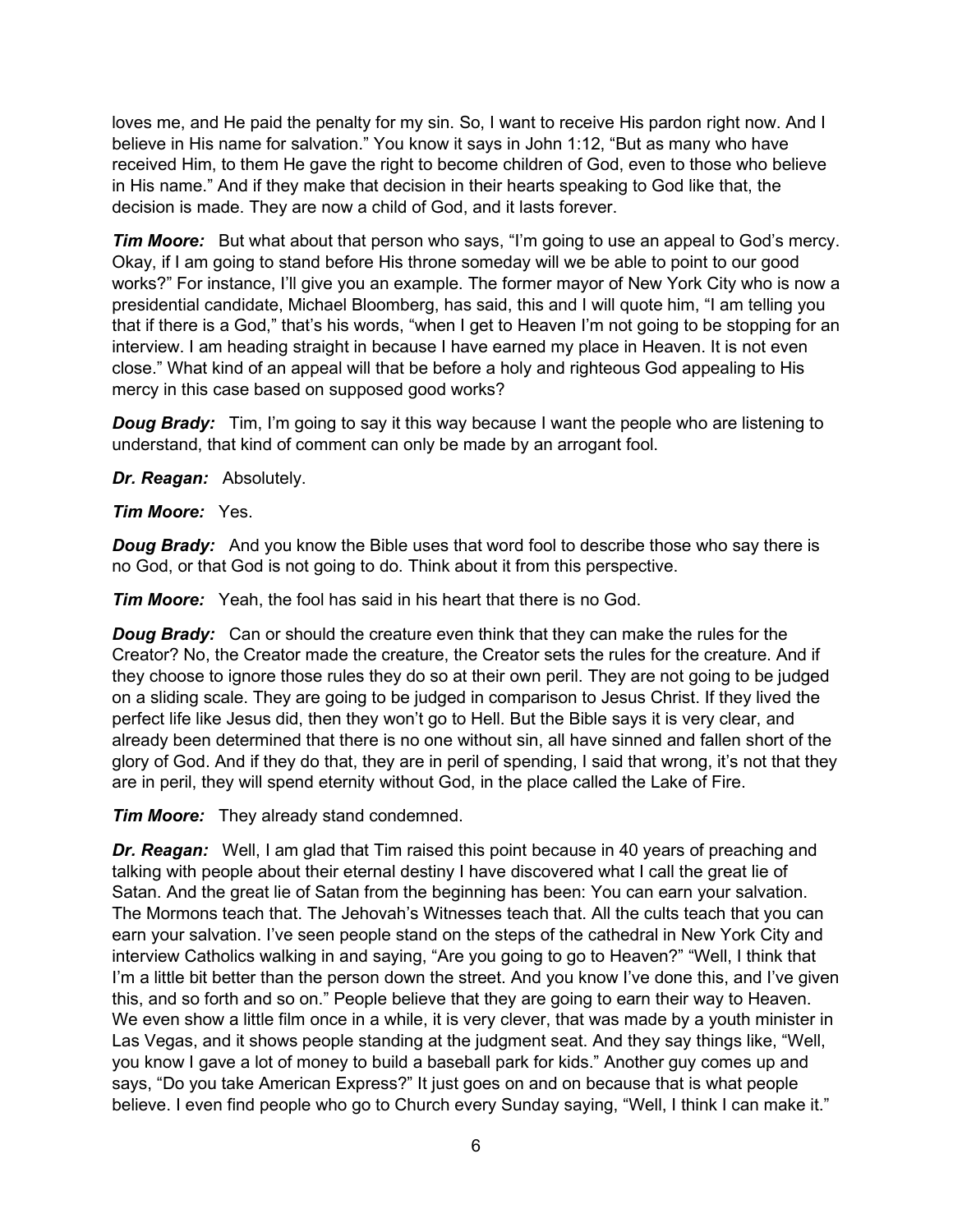*Tim Moore:* On balance.

*Dr. Reagan:* Yeah, on balance.

*Tim Moore:* I'm better than bad. And almost the picture of the justice, scales of justice, they think, "Well, my good outweighs my bad. But you are making it very clear none of us are good enough.

**Dr. Reagan:** I want you to speak strongly to our viewers about the impossibility of earning salvation.

*Doug Brady:* You know it is a shame, Dave, when you see people who you know have believed a lie, and the effects of their belief of that lie are so grievous. But there is no question in the scripture. It is absolutely clear and certain, if you do not choose Jesus' way you will spend eternity in Hell without God. Jesus said, "I am the Way, I am the Truth, and I am the Life, and no man comes to the Father but through Me." Peter and John when they were before the same Sanhedrin in Acts chapter 4 made a specific statement, "That there is no other name given among men under heaven by which a man must be saved, other than the name of Jesus the Messiah."

*Dr. Reagan:* Well, I am so glad you emphasized that because the number one apostacy that is just barreling through the Church today is the teaching that there are many different roads to God, and that we are intolerant to say that the Muslims don't have their road, and the Jews don't have their road, and the Buddhist don't have their road. Who are we to say that we are the only way? And I always say, "I don't say that. Jesus said it."

**Doug Brady:** You know that's the interesting thing. God's not intolerant; God is in control. And if you don't follow His rules you will fail.

*Tim Moore:* Well, John records in chapter 3, verse 36, "He who believes in the Son has eternal life, but He who does not obey the Son will not see life, but the wrath of God abides on him." And part of our message is to flee from the wrath to come into the loving arms of our Savior and Lord Jesus Christ.

*Doug Brady:* Can you think of a better place to be, Tim?

*Tim Moore:* No, sir, I cannot.

#### **Part 3**

*Tim Moore:* Welcome back to Christ in Prophecy. Doug, I want to thank you for being our special guest today. You have been a real blessing. But also, I want you to tell folks how they can receive information on your recordings and your Writ of Petition.

*Doug Brady:* If they want a copy of the petition of the Writ of Certiorari they can get it on our website which is: believersbibleclass.com. We also have lesson materials there and audio recordings.

**Dr. Reagan:** Yes, wonderful recordings of his Sunday school lessons. Well, folks, that is our program for today. I hope it's been a blessing to you, and I hope, the Lord willing, that you will